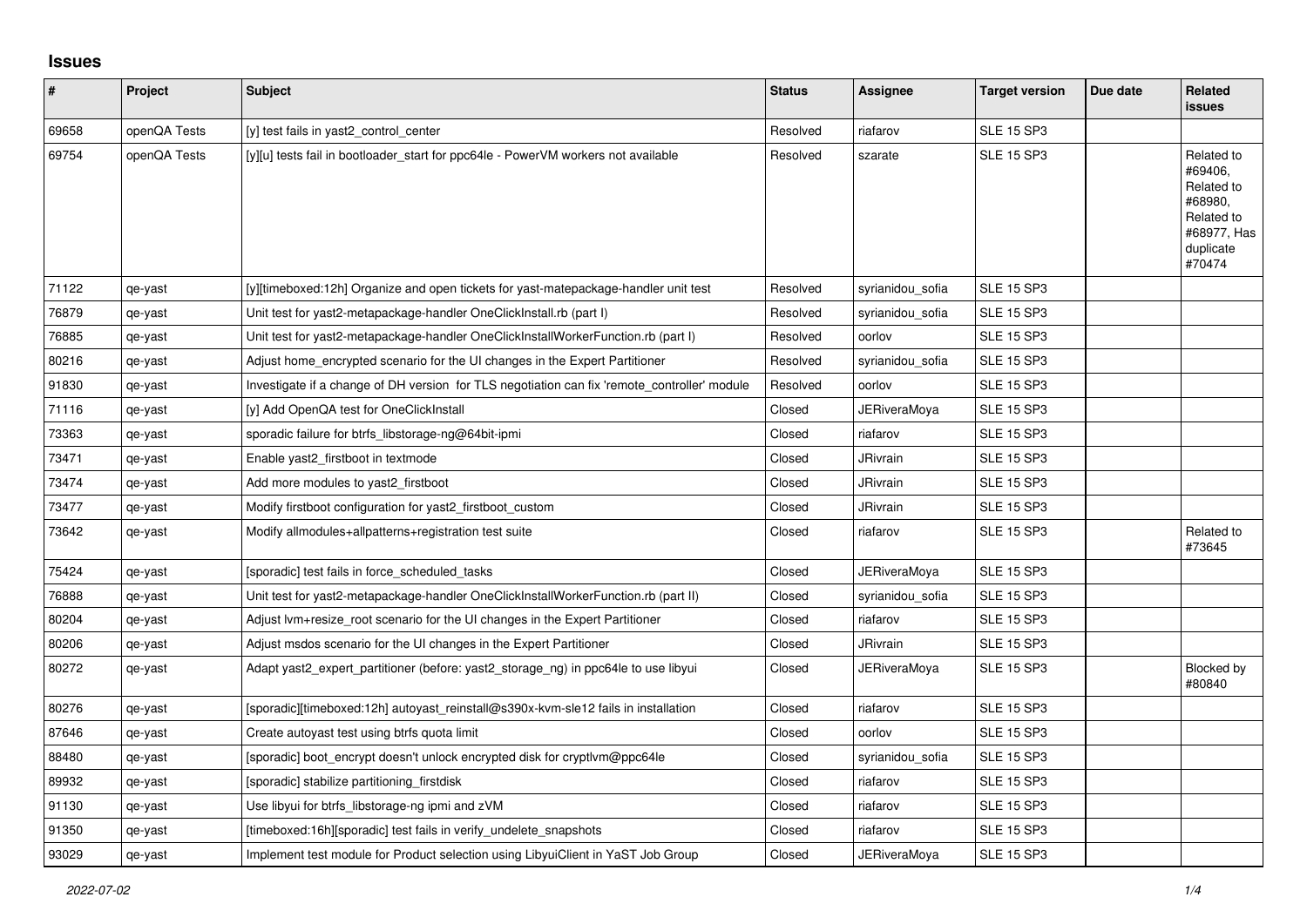| #      | Project                  | <b>Subject</b>                                                                                           | <b>Status</b> | Assignee            | <b>Target version</b> | Due date | Related<br>issues                             |
|--------|--------------------------|----------------------------------------------------------------------------------------------------------|---------------|---------------------|-----------------------|----------|-----------------------------------------------|
| 93032  | qe-yast                  | Use accept_license module with libyui-rest-api in all test suites in YaST, TW and Leap 15<br>Job Groups  | Closed        | syrianidou_sofia    | <b>SLE 15 SP3</b>     |          |                                               |
| 93411  | qe-yast                  | Create test cases for Language, Keyboard and Product Selection                                           | Closed        | syrianidou_sofia    | <b>SLE 15 SP3</b>     |          |                                               |
| 93641  | qe-yast                  | Create schedules for opensuse test suites                                                                | Closed        | JRivrain            | <b>SLE 15 SP3</b>     |          | Related to<br>#94069,<br>Related to<br>#92479 |
| 73096  | qe-yast                  | [sporadic] msdos test fails in validate fs table                                                         | Rejected      | <b>JRivrain</b>     | <b>SLE 15 SP3</b>     |          |                                               |
| 80212  | qe-yast                  | Adjust cryptlvm scenario for the UI changes in the Expert Partitioner                                    | Rejected      | riafarov            | <b>SLE 15 SP3</b>     |          |                                               |
| 80220  | qe-yast                  | test choses wrong product for installation                                                               | Rejected      | riafarov            | <b>SLE 15 SP3</b>     |          |                                               |
| 81248  | qe-yast                  | test fails in snapshots_small_root on aarch64                                                            | Rejected      | riafarov            | <b>SLE 15 SP3</b>     |          |                                               |
| 91136  | qe-yast                  | Textmode test suite fails for s390x-kvm                                                                  | Rejected      | riafarov            | <b>SLE 15 SP3</b>     |          |                                               |
| 91677  | qe-yast                  | [sporadic] test fails in validate_fs_table                                                               | Rejected      |                     | <b>SLE 15 SP3</b>     |          | Related to<br>#91755                          |
| 90851  | qe-yast                  | SLE 15 SP3 Release Candidate 2 exploratory testing                                                       | Resolved      | syrianidou_sofia    |                       |          |                                               |
| 63460  | openQA Tests             | serial console stopped working on hyperv                                                                 | Rejected      | okurz               |                       |          |                                               |
| 90692  | openQA<br>Infrastructure | [sporadic] script_output getting wrong output on aarch64                                                 | Rejected      |                     |                       |          |                                               |
| 63922  | openQA Tests             | [functional][y] Sporadic failure of mediacheck module in mediacheck@svirt-hyperv-uefi test<br>suite      | Rejected      |                     |                       |          |                                               |
| 67672  | openQA Tests             | [functional][y] Extend coverage of yast2_gui test modules                                                | Rejected      |                     |                       |          |                                               |
| 68764  | openQA Tests             | [functional][y] yast2_gui@svirt-xen-hvm fails when retriggered, if parent create_hdd_gnome<br>has failed | Rejected      |                     |                       |          |                                               |
| 71638  | openQA Tests             | [y] test fails in validate_fs_table                                                                      | Rejected      |                     |                       |          |                                               |
| 73093  | qe-yast                  | [y] test fails in installation                                                                           | Rejected      |                     |                       |          |                                               |
| 80210  | openQA Tests             | [ppc64le] ppc64le-hmc tests fail in bootloader_start                                                     | Rejected      | riafarov            |                       |          |                                               |
| 92242  | qe-yast                  | Create the conditions for libyui tests on textmode running system                                        | Rejected      |                     |                       |          |                                               |
| 97328  | qe-yast                  | test fails in yast2_lan_restart_*                                                                        | Rejected      |                     |                       |          |                                               |
| 67078  | qe-yast                  | [functional][y] Implement workaround for shutdown failure on Hyper-V.                                    | New           |                     | Current               |          |                                               |
| 91425  | qe-yast                  | [sporadic] aarch64 tests incomplete "associated worker re-connected but abandoned the job"               | New           |                     | Current               |          |                                               |
| 92245  | qe-yast                  | Create textmode qcow with libyui pre-installed                                                           | New           |                     | Current               |          |                                               |
| 98556  | qe-yast                  | test fails in consoletest_finish for minimalx Desktop                                                    | New           |                     | Current               |          |                                               |
| 99063  | qe-yast                  | Investigate which functions from older OOP installation framework are used in libyui                     | New           |                     | Current               |          |                                               |
| 102074 | qe-yast                  | Create test scenario for displaying a custom proposal set during ay installation                         | New           |                     | Current               |          |                                               |
| 73306  | qe-yast                  | [y][timeboxed:20h] test fails in await_install                                                           | Blocked       | <b>JERiveraMoya</b> | Current               |          |                                               |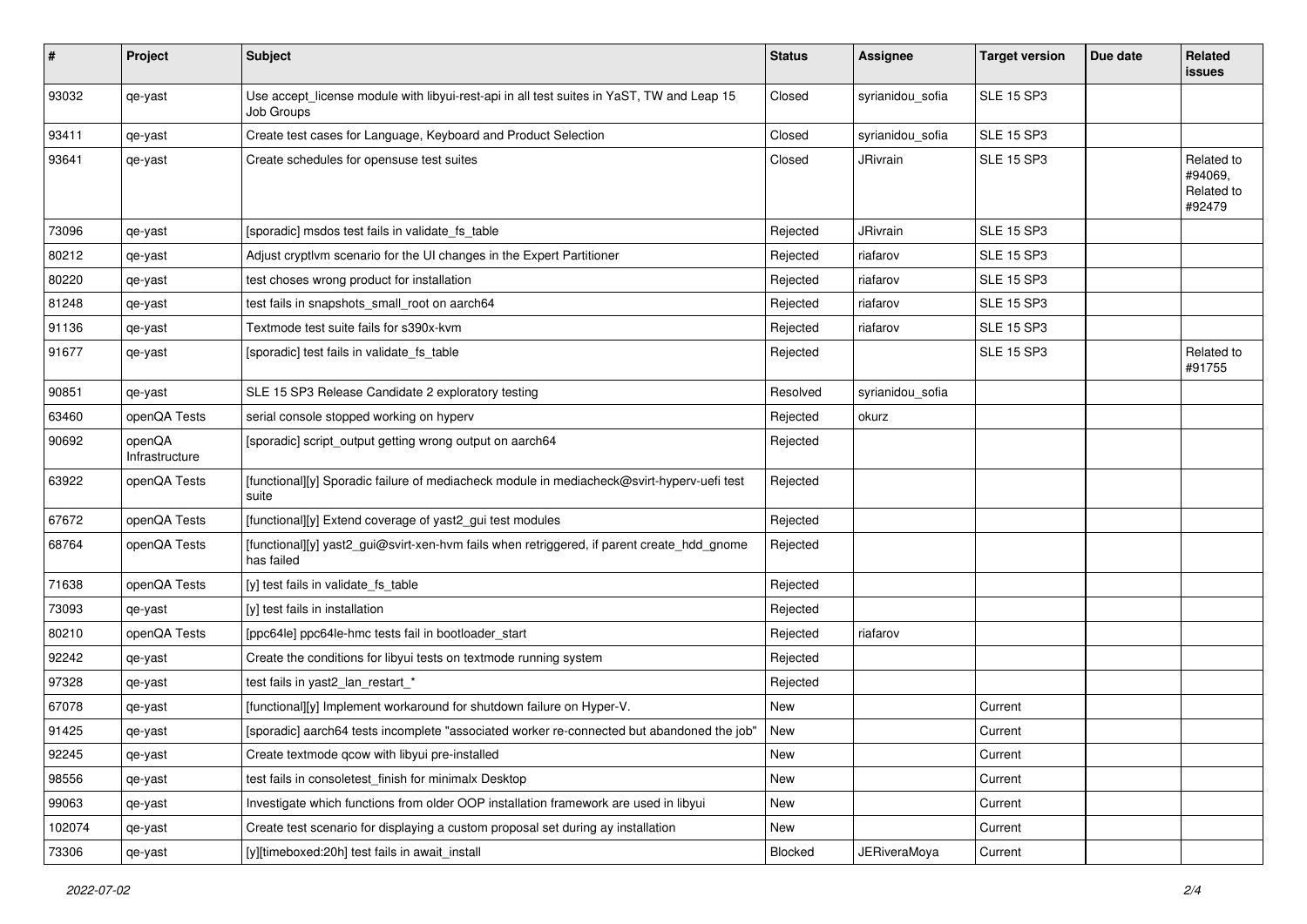| $\vert$ # | Project        | <b>Subject</b>                                                                    | <b>Status</b> | <b>Assignee</b>     | <b>Target version</b> | Due date   | Related<br><b>issues</b>                     |
|-----------|----------------|-----------------------------------------------------------------------------------|---------------|---------------------|-----------------------|------------|----------------------------------------------|
| 101370    | qe-yast        | test fails in yast2_firewall due to recent modification the interface zone        | Blocked       | rainerkoenig        | Current               |            |                                              |
| 95392     | qe-yast        | Expand functionality of prepare profile module                                    | Closed        | <b>JERiveraMoya</b> | Current               |            |                                              |
| 95542     | qe-yast        | test fails in yast2_kdump                                                         | Closed        | syrianidou_sofia    | Current               |            |                                              |
| 95551     | qe-yast        | autologin_yast test fails in first_boot                                           | Closed        | syrianidou_sofia    | Current               |            |                                              |
| 97319     | qe-yast        | tests fail for ppc installation at different points                               | Closed        | <b>JERiveraMoya</b> | Current               |            |                                              |
| 97325     | qe-yast        | Collect logs in autoyast_reinstall when failing detecting disk after installation | Closed        | geor                | Current               |            |                                              |
| 97331     | qe-yast        | [timebox: 24h] Investigate failure in rebootmgr                                   | Closed        | <b>JERiveraMoya</b> | Current               |            | Related to<br>#98832                         |
| 97709     | qe-yast        | [sporadic] accept_timezone_configuration fails to navigate next screen            | Closed        | syrianidou_sofia    | Current               |            |                                              |
| 97760     | qe-yast        | Rewrite workaround for scrolling for bsc#1189550                                  | Closed        | JERiveraMoya        | Current               |            |                                              |
| 97766     | qe-yast        | Adapt the order of activation for ZFCP with client for libyui-rest-api            | Closed        | geor                | Current               |            | Related to<br>#98811                         |
| 102638    | qe-yast        | Investigate black screen between lockscreen                                       | Closed        | dzedro              | Current               |            |                                              |
| 102515    | qe-yast        | validate_self_update greps only in /var/log/y2log and misses compressed logs      | Closed        | JERiveraMoya        | Current               |            |                                              |
| 97229     | qe-yast        | Create workaround for s390x polkit unexpected popup                               | Rejected      |                     | Current               |            |                                              |
| 99261     | qe-yast        | [sporadic] s390x tests fail in first_boot and boot_to_desktop                     | Rejected      |                     | Current               |            |                                              |
| 99351     | qe-yast        | test fails in firstboot_finish_setup                                              | Rejected      |                     | Current               |            |                                              |
| 99354     | qe-yast        | test fails in root_simple_pwd                                                     | Rejected      |                     | Current               |            |                                              |
| 101163    | qe-yast        | test fails in yast2 lan restart vlan                                              | Rejected      |                     | Current               |            |                                              |
| 62243     | openQA Project | After latest updates, openQA has problematic behavior on Dell Precision 5810      | Resolved      | okurz               | Done                  |            | Related to<br>#62015,<br>Copied to<br>#62567 |
| 67669     | qe-yast        | [y] Enable yast2_lan_restart_bond module for s390x                                | New           |                     | future                |            |                                              |
| 72184     | openQA Tests   | [virtualization][y] Select_console fails sporadically for svirt-xen-hvm           | <b>New</b>    |                     | future                |            |                                              |
| 80474     | qe-yast        | Implement check for emergency shell in case bootloader is stuck                   | New           |                     | future                |            |                                              |
| 87725     | openQA Project | MULTIPATH backend variable doesn't set HDDMODEL for aarch64                       | New           |                     | future                |            |                                              |
| 89494     | qe-yast        | Validate editing partition for mount_by options                                   | <b>New</b>    |                     | future                |            |                                              |
| 90350     | qe-yast        | Add yast2 system settings for ncurses                                             | New           |                     | future                |            |                                              |
| 69634     | qe-yast        | [y][timeboxed:24h] Add unit test for yast-metapackage-handler                     | Resolved      | syrianidou_sofia    | future                |            |                                              |
| 76882     | qe-yast        | Unit test for yast2-metapackage-handler OneClickInstall.rb (part II)              | Resolved      | syrianidou_sofia    | future                |            |                                              |
| 81310     | qe-yast        | [sporadic][timeboxed:10h] test fails in mediacheck on svirt uefi                  | Resolved      | oorlov              | future                |            |                                              |
| 69313     | openQA Project | When using refspec for ppc for a particular job, PRODUCTDIR is set wrong          | Resolved      | Xiaojing_liu        | Ready                 |            |                                              |
| 64204     | openQA Tests   | [functional][y] test fails in yast2_lan_restart                                   | Resolved      | syrianidou_sofia    |                       | 2020-03-10 |                                              |